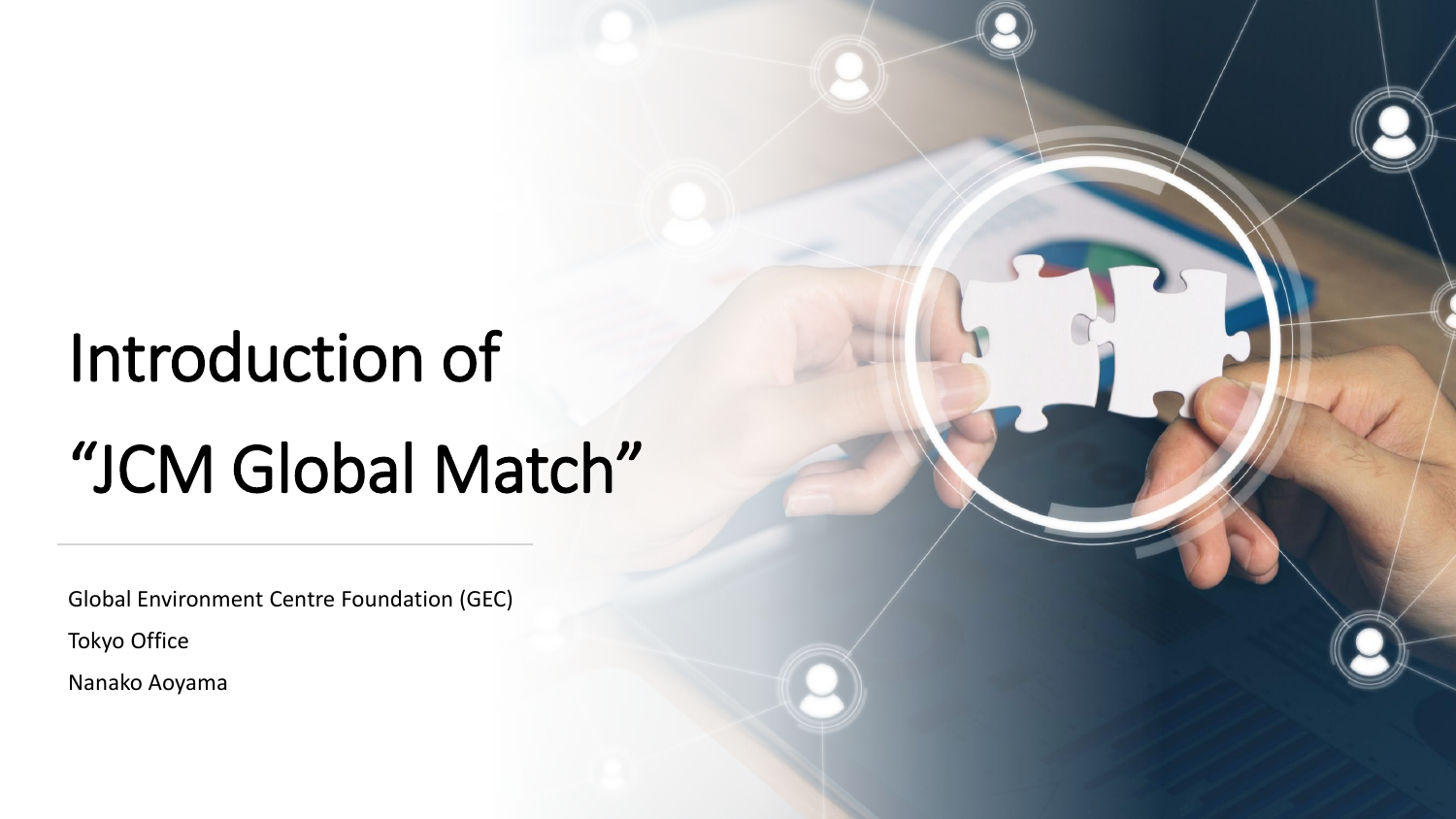## **JCM Global Match** enhances the efficiency of your project development specializing in the JCM financing programme.



**offers decarbonizing facilities/technologies**

Seller - offers decarbonizing facilities

**acquires decarbonizing facilities/technologies (JCM Partner countries)**

Buyer-acquires decarbonizing facilities





Financier -supports remaining cost of ...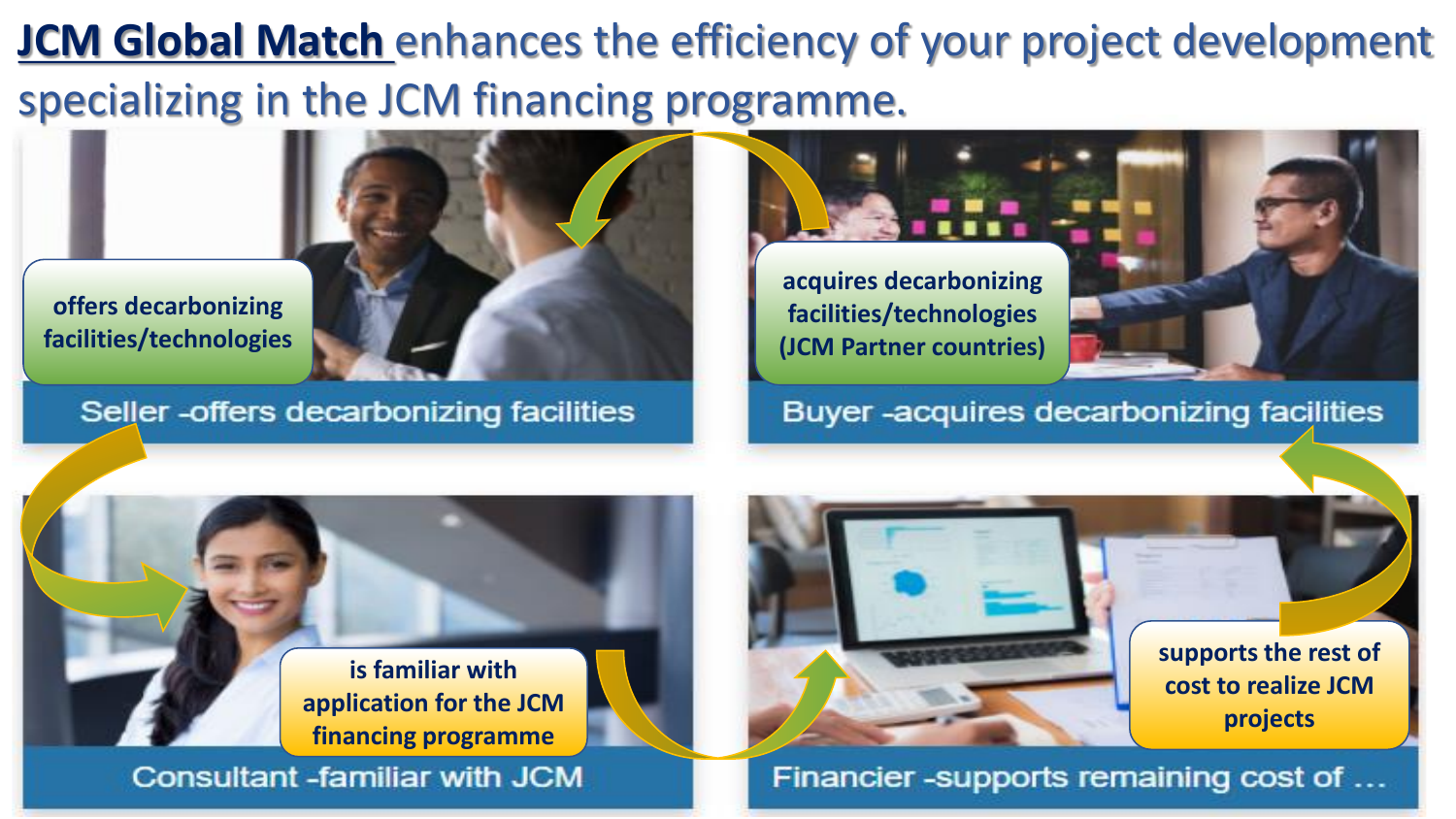## **Features and How to Use of JCM Global Match;**

**-More than 500 companies registered including both Japanese and JCM partner countries. -The Only Worldwide Service to connect companies specializing in JCM financing programme. -Project developments through the website and selected for the JCM MPs have been recognized.**

| 1. Find Your<br>Partner<br>2. Deepen Projects |  | <b>Names</b>            | <b>Details of the Functions</b>                                                                                |
|-----------------------------------------------|--|-------------------------|----------------------------------------------------------------------------------------------------------------|
|                                               |  | <b>Search Engine</b>    | A function to search for your possible business partners by any keywords.                                      |
|                                               |  | <b>Open Discussion</b>  | An open chat room to communicate with other users to find your partners<br>who are interested in your project. |
| with Potential<br><b>Partners</b>             |  | <b>Invitation Salon</b> | A private chat room to have a discussion to develop your project in<br>practice only among selected people.    |
| 3. Promote<br>Yourself                        |  | <b>Specialties</b>      | A function to describe and publicize facilities/services you provide or<br>would like to purchase              |
|                                               |  | <b>Profile Page</b>     | Via Open Discussion or My Company's Specialties, let other users get more<br>information about you.            |
| 4. Individual<br><b>Communications</b>        |  | <b>Matching</b>         | You can send a matching request to have individual communication.                                              |
|                                               |  | <b>Meeting</b>          | GEC will offer opportunities for the meeting with your matched partners.                                       |